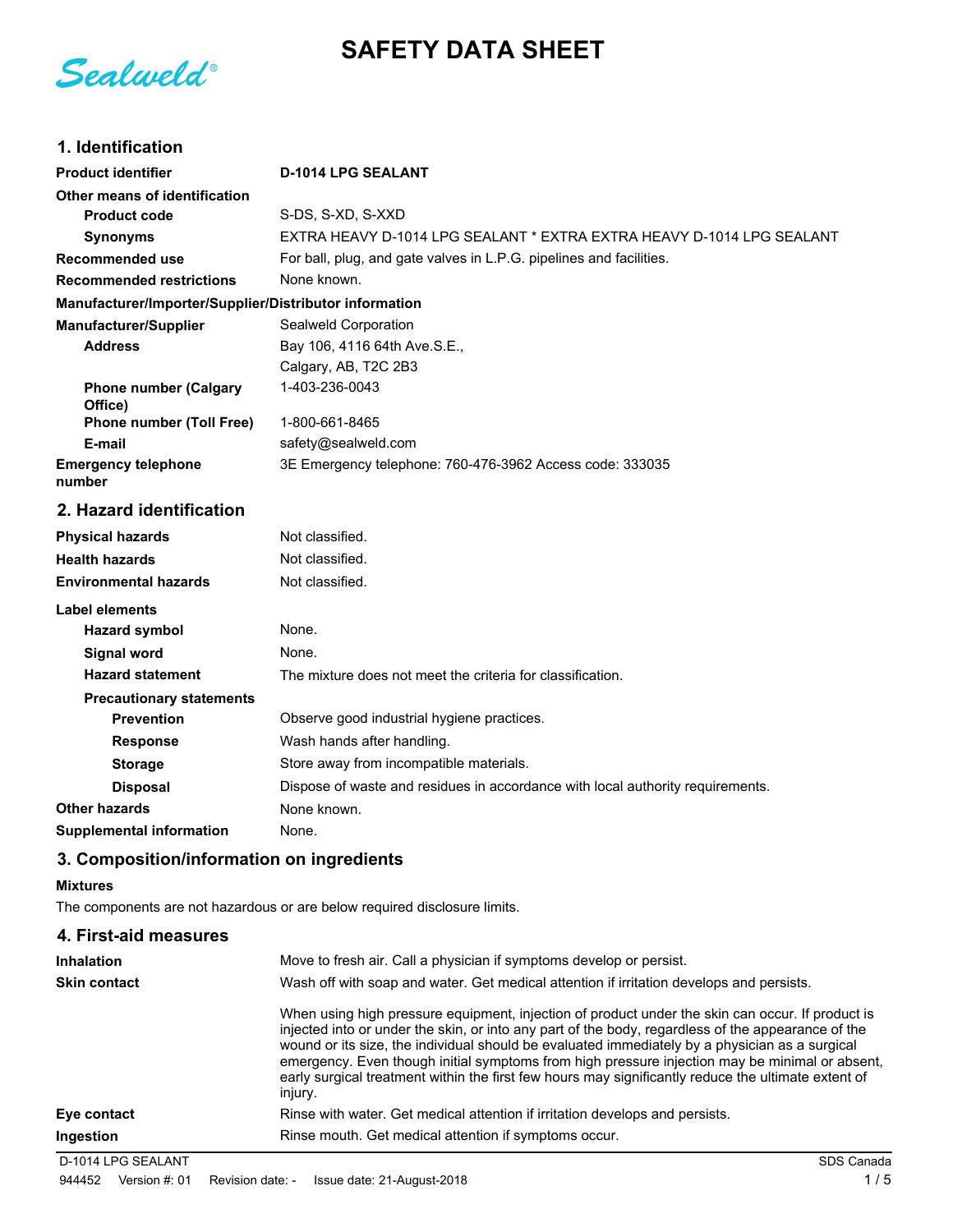| <b>Most important</b><br>symptoms/effects, acute and<br>delayed              | Direct contact with eyes may cause temporary irritation. Prolonged or repeated skin contact may<br>cause irritation. |
|------------------------------------------------------------------------------|----------------------------------------------------------------------------------------------------------------------|
| Indication of immediate<br>medical attention and special<br>treatment needed | Treat symptomatically.                                                                                               |
| <b>General information</b>                                                   | Ensure that medical personnel are aware of the material(s) involved, and take precautions to<br>protect themselves.  |
| 5. Fire-fighting measures                                                    |                                                                                                                      |
| Suitable extinguishing media                                                 | Water fog. Foam. Dry chemical powder. Carbon dioxide (CO2).                                                          |
| Unsuitable extinguishing<br>media                                            | Do not use water jet as an extinguisher, as this will spread the fire.                                               |
| Specific hazards arising from<br>the chemical                                | During fire, gases hazardous to health may be formed.                                                                |
| Special protective equipment                                                 | Self-contained breathing apparatus and full protective clothing must be worn in case of fire.                        |

**and precautions for firefighters Fire fighting** Move containers from fire area if you can do so without risk. **equipment/instructions Specific methods** Use standard firefighting procedures and consider the hazards of other involved materials. General fire hazards **No unusual fire or explosion hazards noted.** 

### **6. Accidental release measures**

| <b>Personal precautions,</b><br>protective equipment and<br>emergency procedures | Keep unnecessary personnel away. For personal protection, see section 8 of the SDS.                                                                                                                                                               |
|----------------------------------------------------------------------------------|---------------------------------------------------------------------------------------------------------------------------------------------------------------------------------------------------------------------------------------------------|
| <b>Methods and materials for</b><br>containment and cleaning up                  | Large Spills: Stop the flow of material, if this is without risk. Dike the spilled material, where this is<br>possible. Absorb in vermiculite, dry sand or earth and place into containers. Following product<br>recovery, flush area with water. |
|                                                                                  | Small Spills: Wipe up with absorbent material (e.g. cloth, fleece). Clean surface thoroughly to<br>remove residual contamination.                                                                                                                 |

Never return spills to original containers for re-use. For waste disposal, see section 13 of the SDS. **Environmental precautions** Avoid discharge into drains, water courses or onto the ground.

### **7. Handling and storage**

| <b>Precautions for safe handling</b> | Observe good industrial hygiene practices.                                                       |
|--------------------------------------|--------------------------------------------------------------------------------------------------|
| Conditions for safe storage,         | Store in tightly closed container. Store away from incompatible materials (see section 10 of the |
| including any incompatibilities      | SDS).                                                                                            |

#### **8. Exposure controls/personal protection**

| <b>Occupational exposure limits</b>                                   | No exposure limits noted for ingredient(s).                                                                                                                                                                                                                                                                                                                        |  |
|-----------------------------------------------------------------------|--------------------------------------------------------------------------------------------------------------------------------------------------------------------------------------------------------------------------------------------------------------------------------------------------------------------------------------------------------------------|--|
| <b>Biological limit values</b>                                        | No biological exposure limits noted for the ingredient(s).                                                                                                                                                                                                                                                                                                         |  |
| Appropriate engineering<br>controls                                   | Good general ventilation should be used. Ventilation rates should be matched to conditions. If<br>applicable, use process enclosures, local exhaust ventilation, or other engineering controls to<br>maintain airborne levels below recommended exposure limits. If exposure limits have not been<br>established, maintain airborne levels to an acceptable level. |  |
| Individual protection measures, such as personal protective equipment |                                                                                                                                                                                                                                                                                                                                                                    |  |
| Eye/face protection                                                   | If contact is likely, safety glasses with side shields are recommended.                                                                                                                                                                                                                                                                                            |  |
| <b>Skin protection</b>                                                |                                                                                                                                                                                                                                                                                                                                                                    |  |
| <b>Hand protection</b>                                                | For prolonged or repeated skin contact use suitable protective gloves. Suitable gloves can be<br>recommended by the glove supplier.                                                                                                                                                                                                                                |  |
| <b>Other</b>                                                          | Wear suitable protective clothing.                                                                                                                                                                                                                                                                                                                                 |  |
| <b>Respiratory protection</b>                                         | In case of insufficient ventilation, wear suitable respiratory equipment.                                                                                                                                                                                                                                                                                          |  |
| <b>Thermal hazards</b>                                                | Wear appropriate thermal protective clothing, when necessary.                                                                                                                                                                                                                                                                                                      |  |
| <b>General hygiene</b><br>considerations                              | Always observe good personal hygiene measures, such as washing after handling the material<br>and before eating, drinking, and/or smoking. Routinely wash work clothing and protective<br>equipment to remove contaminants.                                                                                                                                        |  |

D-1014 LPG SEALANT SOS Canada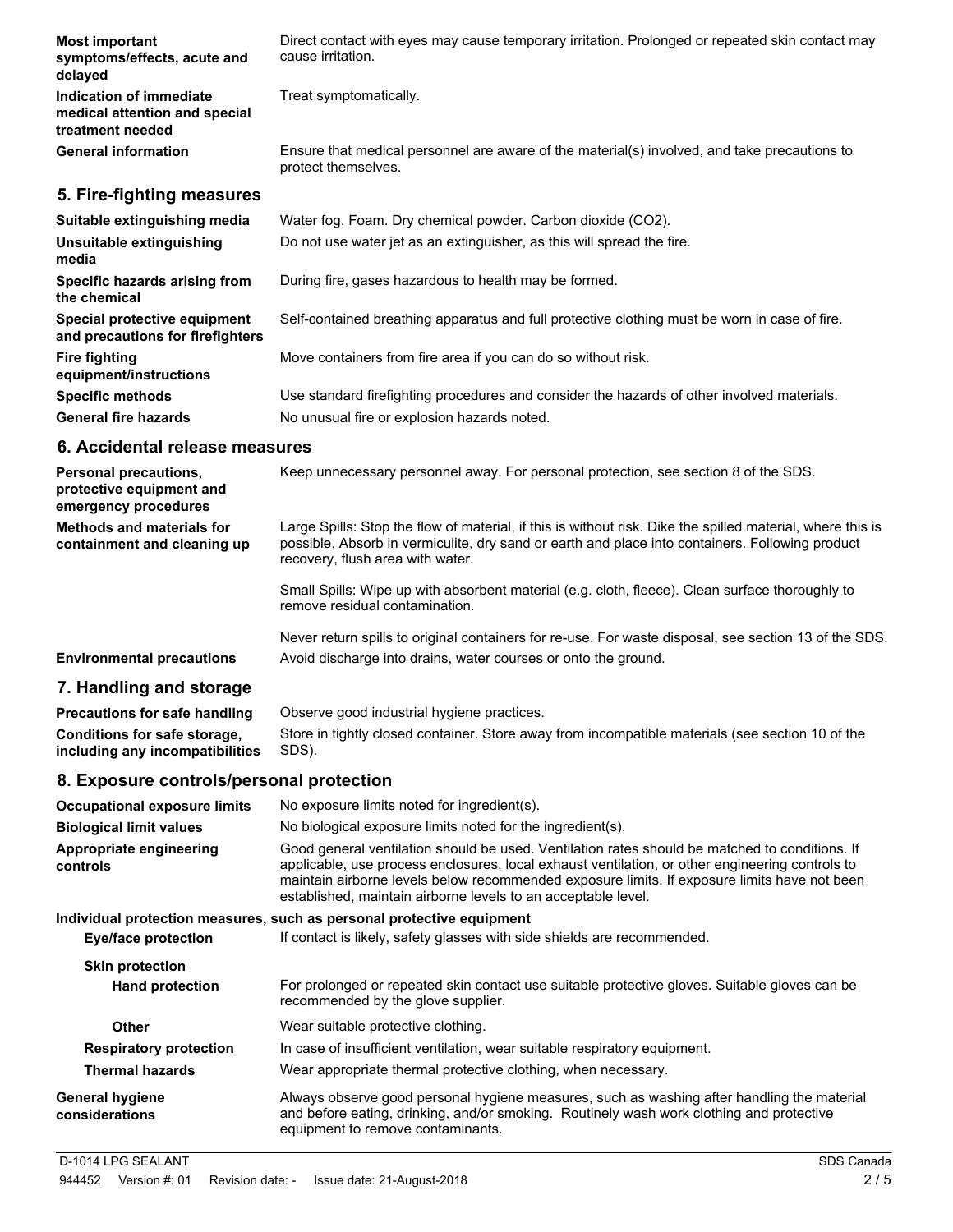## **9. Physical and chemical properties**

| v. myölöäränä ononnoarproperacs                   |                                                                                               |
|---------------------------------------------------|-----------------------------------------------------------------------------------------------|
| Appearance                                        |                                                                                               |
| <b>Physical state</b>                             | Solid.                                                                                        |
| Form                                              | Semi-solid.                                                                                   |
| Colour                                            | Dark grey.                                                                                    |
| <b>Odour</b>                                      | Mild.                                                                                         |
| <b>Odour threshold</b>                            | Not available.                                                                                |
| рH                                                | Not applicable.                                                                               |
| Melting point/freezing point                      | Not available.                                                                                |
| Initial boiling point and boiling<br>range        | Not available.                                                                                |
| <b>Flash point</b>                                | Not available.                                                                                |
| <b>Evaporation rate</b>                           | Not available.                                                                                |
| Flammability (solid, gas)                         | Not available.                                                                                |
| Upper/lower flammability or explosive limits      |                                                                                               |
| <b>Flammability limit - lower</b><br>$(\%)$       | Not available.                                                                                |
| <b>Flammability limit - upper</b><br>(%)          | Not available.                                                                                |
| Explosive limit - lower (%)                       | Not available.                                                                                |
| <b>Explosive limit - upper</b><br>$(\%)$          | Not available.                                                                                |
| Vapour pressure                                   | Not available.                                                                                |
| <b>Vapour density</b>                             | Not available.                                                                                |
| <b>Relative density</b>                           | 1                                                                                             |
| Solubility(ies)                                   |                                                                                               |
| <b>Solubility (water)</b>                         | Insoluble in water.                                                                           |
| <b>Partition coefficient</b><br>(n-octanol/water) | Not available.                                                                                |
| <b>Auto-ignition temperature</b>                  | Not available.                                                                                |
| <b>Decomposition temperature</b>                  | Not available.                                                                                |
| <b>Viscosity</b>                                  | 240 - 340 (ASTM D217)                                                                         |
| <b>Other information</b>                          |                                                                                               |
| <b>Explosive properties</b>                       | Not explosive.                                                                                |
| <b>Oxidising properties</b>                       | Not oxidising.                                                                                |
| 10. Stability and reactivity                      |                                                                                               |
| Reactivity                                        | The product is stable and non-reactive under normal conditions of use, storage and transport. |
| <b>Chemical stability</b>                         | Material is stable under normal conditions.                                                   |
| <b>Possibility of hazardous</b>                   | No dangerous reaction known under conditions of normal use.                                   |

| r vəsibility vi fiazafuvus<br>reactions    | <u>INU UAINGIUUS TEACHUIT NITUWIT UITUEL CUITUINIUTIS ULTIUITITAI USE.</u>                          |
|--------------------------------------------|-----------------------------------------------------------------------------------------------------|
| Conditions to avoid                        | Excessive heat. Contact with incompatible materials.                                                |
| Incompatible materials                     | Strong oxidising agents.                                                                            |
| <b>Hazardous decomposition</b><br>products | Thermal decomposition or combustion may liberate carbon oxides and other toxic gases or<br>vapours. |

## **11. Toxicological information**

#### **Information on likely routes of exposure**

| <b>Inhalation</b>   | No adverse effects due to inhalation are expected.                                                                     |
|---------------------|------------------------------------------------------------------------------------------------------------------------|
| <b>Skin contact</b> | Prolonged skin contact may cause temporary irritation.                                                                 |
| Eye contact         | Direct contact with eyes may cause temporary irritation.                                                               |
| Ingestion           | May cause discomfort if swallowed. However, ingestion is not likely to be a primary route of<br>occupational exposure. |
| D-1014 LPG SEALANT  | SDS Canada                                                                                                             |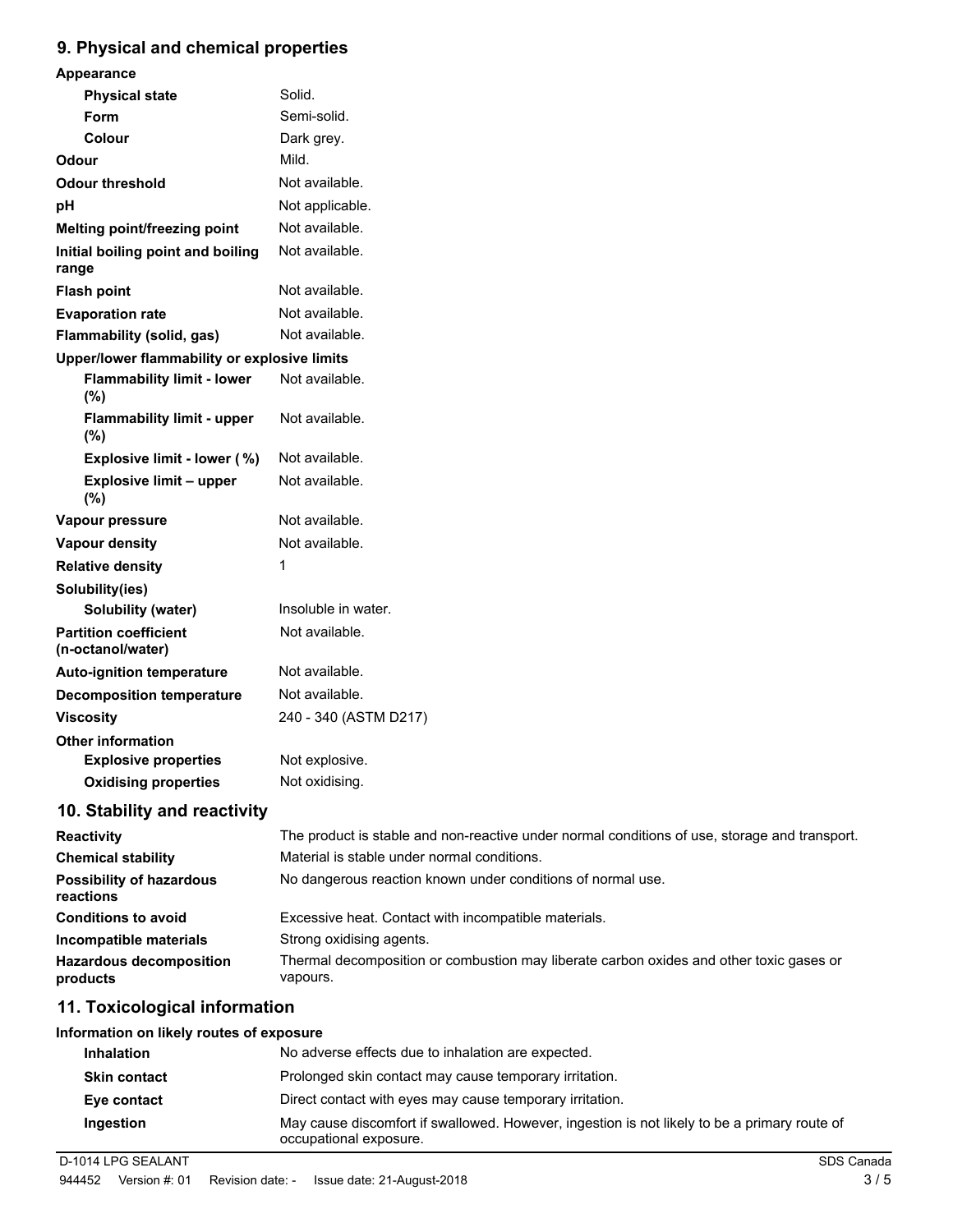**Symptoms related to the physical, chemical and toxicological characteristics** Direct contact with eyes may cause temporary irritation. Prolonged or repeated skin contact may cause irritation.

| Information on toxicological effects                  |                                                                                                                     |
|-------------------------------------------------------|---------------------------------------------------------------------------------------------------------------------|
| <b>Acute toxicity</b>                                 | Not expected to be acutely toxic.                                                                                   |
| <b>Skin corrosion/irritation</b>                      | Prolonged skin contact may cause temporary irritation.                                                              |
| Serious eye damage/eye<br>irritation                  | Direct contact with eyes may cause temporary irritation.                                                            |
| Respiratory or skin sensitisation                     |                                                                                                                     |
| <b>Respiratory sensitisation</b>                      | Not a respiratory sensitiser.                                                                                       |
| <b>Skin sensitisation</b>                             | This product is not expected to cause skin sensitisation.                                                           |
| <b>Germ cell mutagenicity</b>                         | No data available to indicate product or any components present at greater than 0.1% are<br>mutagenic or genotoxic. |
| Carcinogenicity                                       | Not classifiable as to carcinogenicity to humans.                                                                   |
| <b>Reproductive toxicity</b>                          | This product is not expected to cause reproductive or developmental effects.                                        |
| Specific target organ toxicity -<br>single exposure   | Not classified.                                                                                                     |
| Specific target organ toxicity -<br>repeated exposure | Not classified.                                                                                                     |
| <b>Aspiration hazard</b>                              | Due to the physical form of the product it is not expected to be an aspiration hazard.                              |
| <b>Chronic effects</b>                                | None known.                                                                                                         |
| <b>Further information</b>                            | None known.                                                                                                         |

#### **12. Ecological information**

| <b>Ecotoxicity</b>               | The product is not classified as environmentally hazardous. However, this does not exclude the<br>possibility that large or frequent spills can have a harmful or damaging effect on the environment. |
|----------------------------------|-------------------------------------------------------------------------------------------------------------------------------------------------------------------------------------------------------|
| Persistence and degradability    | No data is available on the degradability of any ingredients in the mixture.                                                                                                                          |
| <b>Bioaccumulative potential</b> | No data available.                                                                                                                                                                                    |
| <b>Mobility in soil</b>          | The product is insoluble in water. Expected to have low mobility in soil.                                                                                                                             |
| Other adverse effects            | No other adverse environmental effects (e.g. ozone depletion, photochemical ozone creation<br>potential, endocrine disruption, global warming potential) are expected from this component.            |

### **13. Disposal considerations**

| <b>Disposal instructions</b>             | Collect and reclaim or dispose in sealed containers at licensed waste disposal site.                                                                                                                                   |
|------------------------------------------|------------------------------------------------------------------------------------------------------------------------------------------------------------------------------------------------------------------------|
| Local disposal regulations               | Dispose in accordance with all applicable regulations.                                                                                                                                                                 |
| Hazardous waste code                     | The waste code should be assigned in discussion between the user, the producer and the waste<br>disposal company.                                                                                                      |
| Waste from residues / unused<br>products | Dispose of in accordance with local regulations. Empty containers or liners may retain some<br>product residues. This material and its container must be disposed of in a safe manner (see:<br>Disposal instructions). |
| Contaminated packaging                   | Since emptied containers may retain product residue, follow label warnings even after container is<br>emptied. Empty containers should be taken to an approved waste handling site for recycling or<br>disposal.       |

### **14. Transport information**

#### **TDG**

Not regulated as dangerous goods.

# **IATA** Not regulated as dangerous goods.

**IMDG**

Not regulated as dangerous goods.

**Transport in bulk according to** Not applicable. **Annex II of MARPOL 73/78 and the IBC Code**